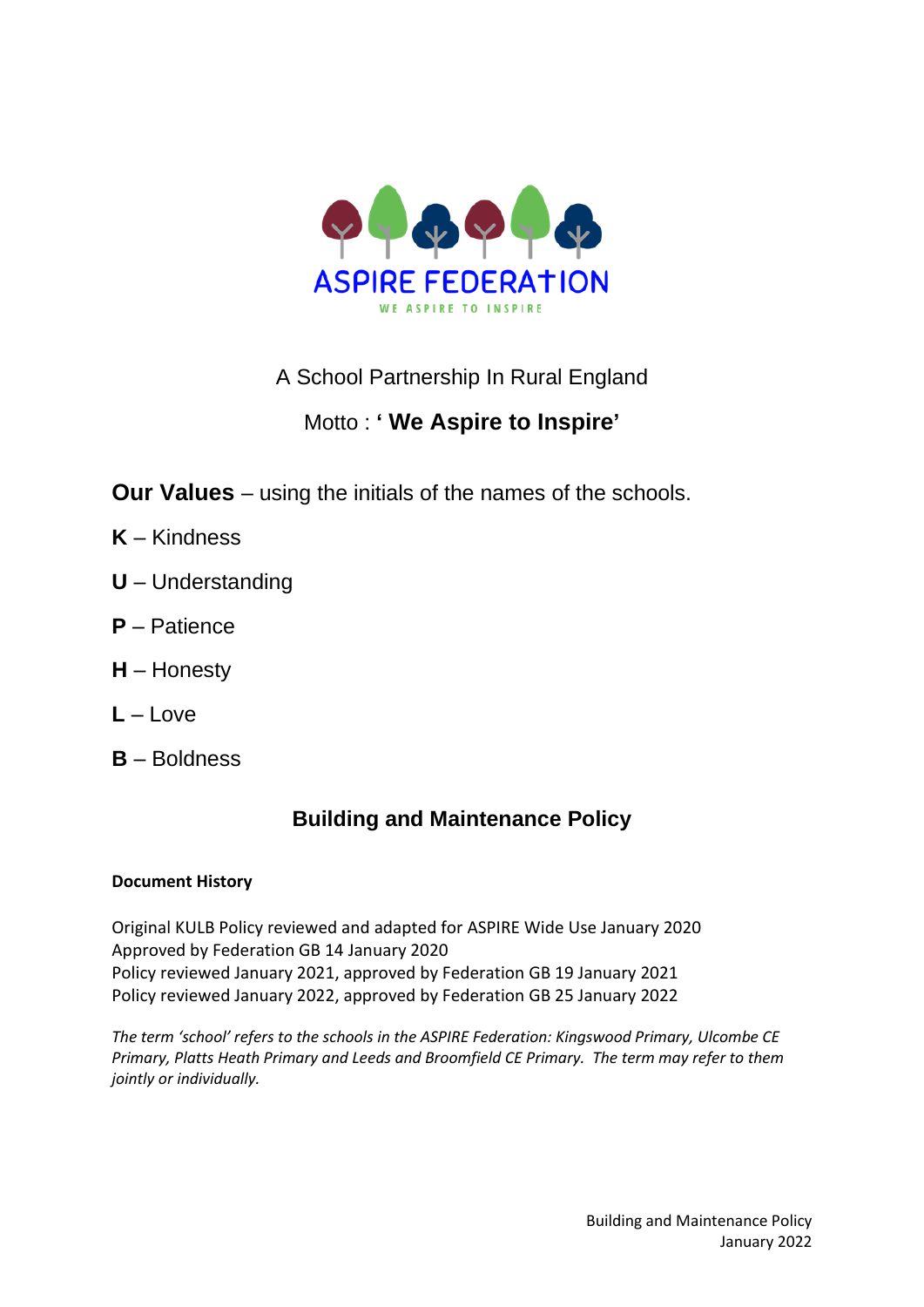At our two Church of England schools this policy will be delivered through strong links made to our Christian values:

#### **Leeds and Broomfield Church of England Primary School**

*"As many hands build a house, so many hearts make a school."*

*(Matthew Ch 7 24-27)*

**RESPECT RESILIENCE EMPATHY CURIOSITY HONESTY**

At Leeds and Broomfield we build strong foundations for the children, staff and all stakeholders to learn, flourish and fill their hearts with God's love. Everyone is important valued and needed to make Leeds and Broomfield grow. We give a quality all round education which develops the whole child; If the rain came we would not fall down. Our school Christian Values support the development of the children and all within the school and local community. In the spirit of our vision and values all pupils are included, valued and respected. We support the pupils in talking about their feelings and giving them strategies in order to cope and survive in life today.

#### **Ulcombe Church of England Primary School**

"*Unity and diversity in the body – one body, many members."*

*(Corinthians Ch 12 12-27)*

**HOPE RESPECT ENDURANCE TRUST**

At Ulcombe Church of England Primary School endurance plays an important role in both our social learning and cultural ethos, where children aspire to be the best they can be. Diversity is the key to our curriculum and opportunities to progress and succeed both academically and as individuals are provided – many members working in unity with respect for each other. Hope is at the heart of our school community and is explicitly shown by both children and adults in our school, regardless of where the path of life leads them. Through God's love and trust each individual learns the skills important for them but also adds value to the community as a whole.

We are Ulcombe Church of England Primary School and each one of us is a part of it!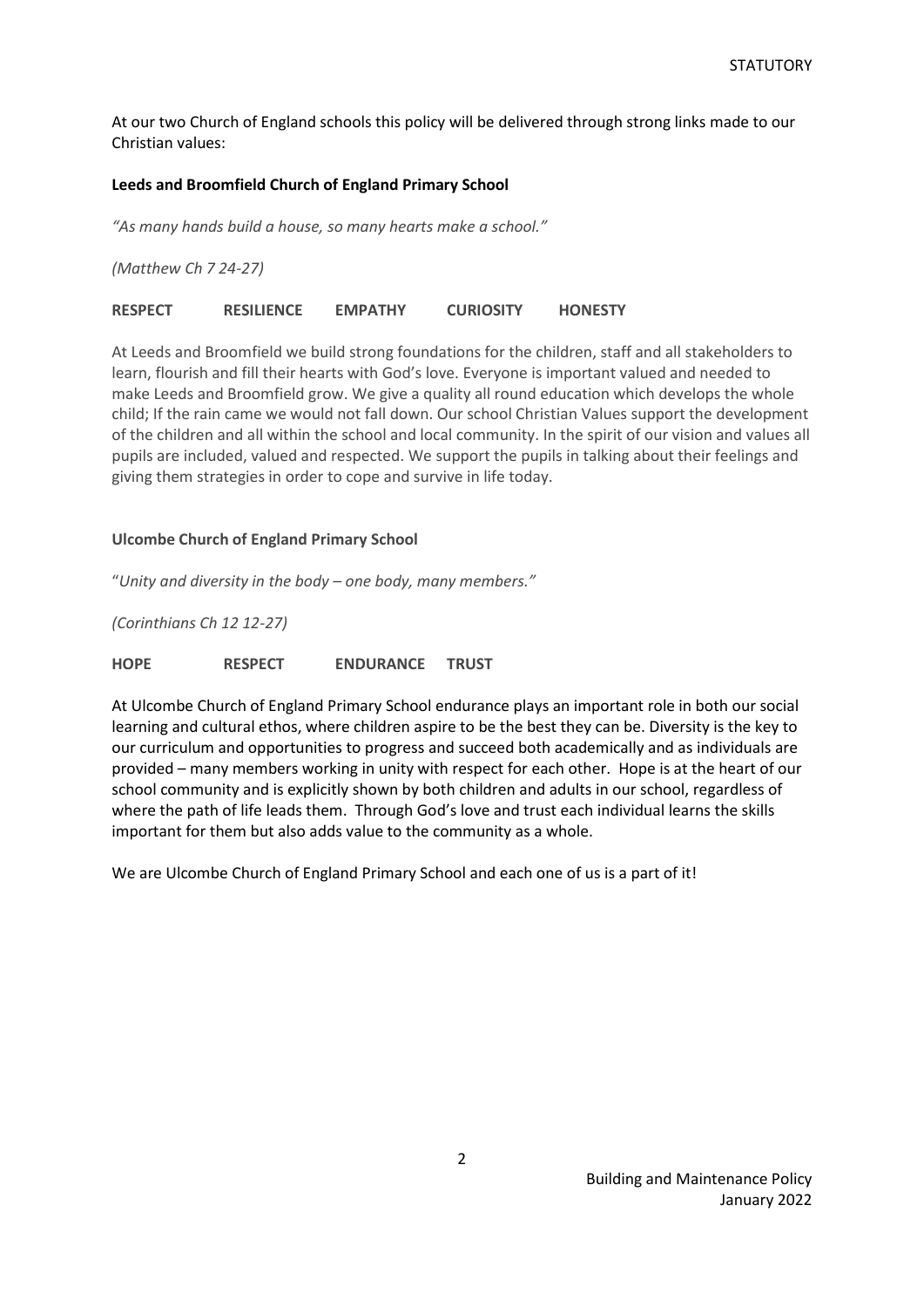### **CONTENTS**

<span id="page-2-0"></span>

| WHAT ARE THE LEGAL REQUIREMETS OF SCHOOLS MAINAINING THEIR PREMISES AND OTHER      |  |
|------------------------------------------------------------------------------------|--|
| WHAT ARE THE KEY BENEFITS OF MAINTAINING SCHOOL PREMISES AND ASSETS TO AN ADEQUATE |  |
|                                                                                    |  |
|                                                                                    |  |
|                                                                                    |  |
|                                                                                    |  |
|                                                                                    |  |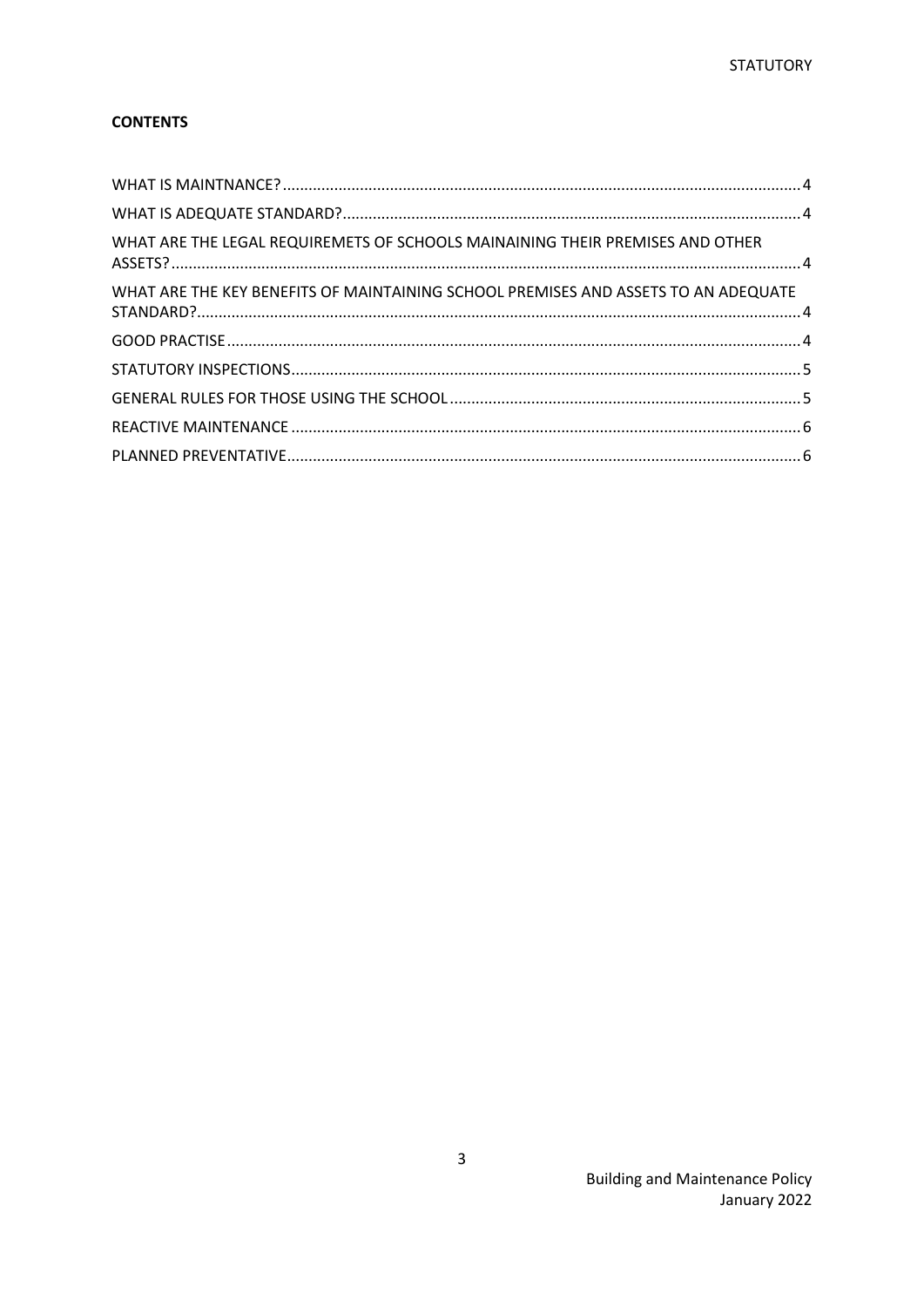#### **WHAT IS MAINTNANCE?**

The maintenance of facilities is about:

- Resource management
- Providing a safe environment for children and staff
- Creating a physical environment that is conducive to learning.

Maintenance is the combination of all technical and associated administrative actions intended to retain an asset in or bring it to a state in which it can perform its required function. It therefore concerns the servicing, repair and renewal of the various elements that make up school premises.

#### <span id="page-3-0"></span>**WHAT IS ADEQUATE STANDARD?**

This will depend on the life-cycle and maintenance requirements of the materials used to construct the premises (e.g. the roof coverings, the floor finishings, and the mechanical and electrical plant). It is important to know the building and to have an asset management plan which reflects the performance and maintenance requirements of the elements referring to suppliers' and manufacturers' guidance. We will develop a process that enables the school to prioritise work appropriately.

#### <span id="page-3-1"></span>**WHAT ARE THE LEGAL REQUIREMENTS OF SCHOOLS MAINTAINING THEIR PREMISES AND OTHER ASSETS?**

In the case of most local authority maintained schools, the school's premises, including its land and buildings will not be owned by the school itself. The role of the school is to act as the responsible custodian of these premises.

### <span id="page-3-2"></span>**WHAT ARE THE KEY BENEFITS OF MAINTAINING SCHOOL PREMISES AND ASSETS TO AN ADEQUATE STANDARD?**

- Ensures school premises are kept in good working order and continue to be available to meet users' needs i.e. continue to perform their required function.
- Makes best use of the premises so that they provide a safe school environment for learning.
- Reduces the need for urgent replacement which is likely to be more expensive.
- Reduces the risk of schools needing to close for urgent health and safety works.
- Maximises value for the public purse by reducing the need for premises to be replaced early due to the lack of a coordinated asset management plan.

#### <span id="page-3-3"></span>**GOOD PRACTISE**

The school will have an asset management plan, which includes a strategy for developing, adapting and eventually replacing buildings, which is part of the school's overall planning for delivery of education. The assessment of maintenance priorities will be in the context of this broader planning so that, for instance, a decision to invest in a major maintenance project would take into account the residual life of the building. The asset management plan will include a costed maintenance programme which will contain:

• service contracts in place for building service installations and plant (the mechanical and electrical equipment);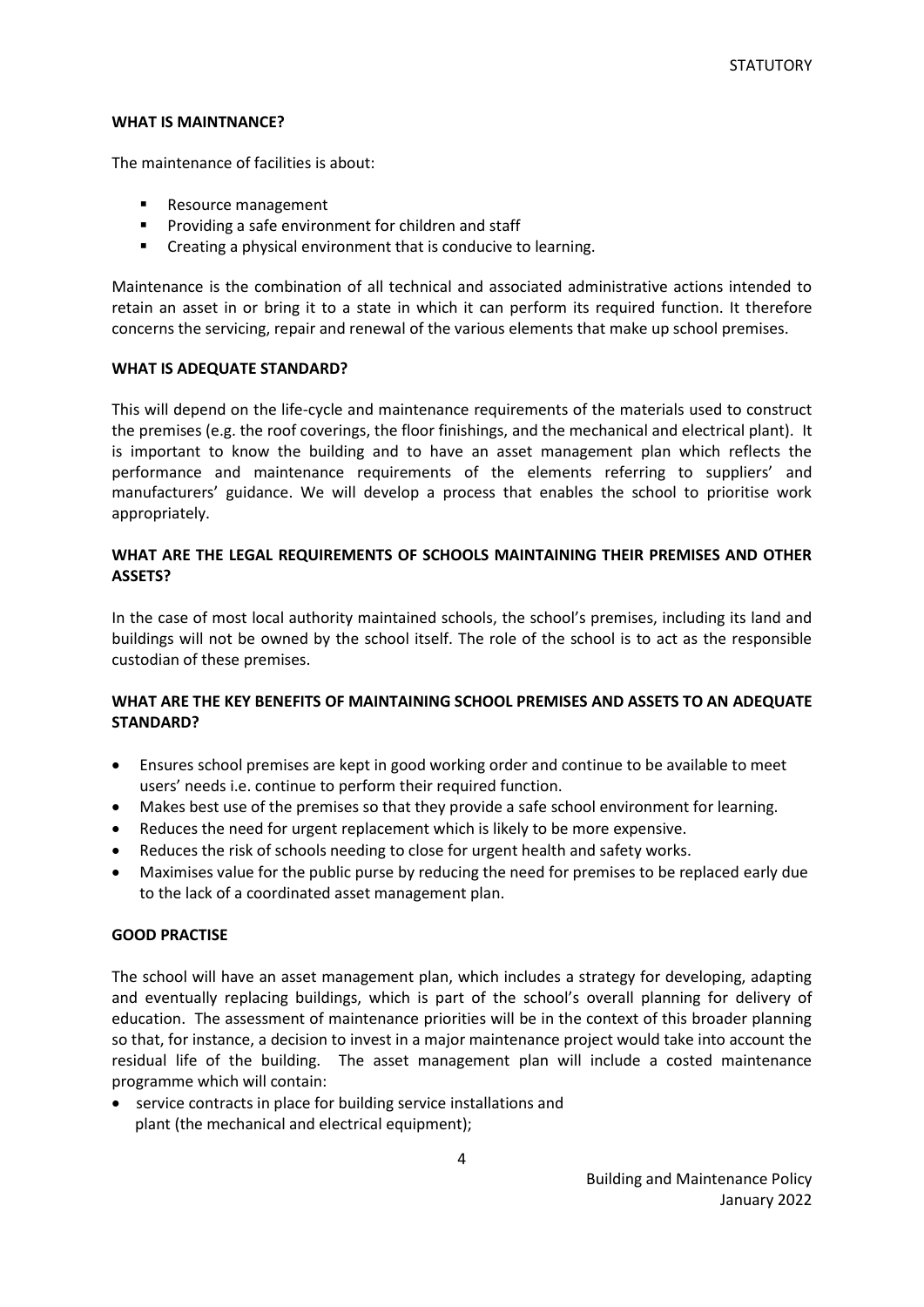- a programme of planned maintenance projects; and
- a system of managing day to day repairs.

Maintenance work is often categorised as follows:

- **Reactive** this is neither planned nor cyclical, e.g. failure of a component, vandalism or accidental damage e.g. broken window repair, unblocking drains.
- **Planned Preventative** these are planned, routine works where annual costs can realistically be estimated e.g. changing filters on a boiler, painting fencing.
- **Lifecycle** these can be planned and programmed at a future point in time to replace elements/components of a facility, e.g. boiler or roof.

The Board of Governors will ensure that maintenance work is undertaken to prevent the deterioration of the building and the emergence of health and safety hazards, including managing asbestos. The maintenance programme will look forward e.g. for five years and will be updated regularly, at least annually. Planned preventative maintenance will help avoid failures of equipment or technical systems that then require reactive maintenance. The school will aim to minimise the amount of work that is reactive.

The school will ensure that best value for money for expenditure on maintenance by exploring jointly procuring services with other schools, and looking into 'buy back' schemes run by local authorities and others that might offer better value than managing maintenance at an individual school level.

#### <span id="page-4-0"></span>**STATUTORY INSPECTIONS**

The school will undertake statutory building inspections, including:

- Five yearly electrical inspections and testing
- Annual electrical inspection and testing of kitchens
- Statutory inspection and testing of fire alarm systems
- Routine inspection and testing of emergency lighting
- Regular inspection of lifts (if applicable)
- Annual inspection and service of fixed gas heating appliances and fan convectors
- Inspection and servicing of gas/oil boilers

#### <span id="page-4-1"></span>**GENERAL RULES FOR THOSE USING THE SCHOOL**

This is a list of rules for those using the school. These rules will help keep the school clean and well looked after; they will make the school more inviting for the children and more conducive to effective learning.

- Keep all rooms clean and tidy.
- Keep the buildings locked when not in use.
- Do not write on walls.
- Keep furniture away from walls.
- Do not throw rubbish on the floor or around the building; all rubbish should be put into rubbish bins or burned.
- Do not stack anything against external walls (either inside or outside) as this could encourage damp.
- Do not use toilets when water is not available.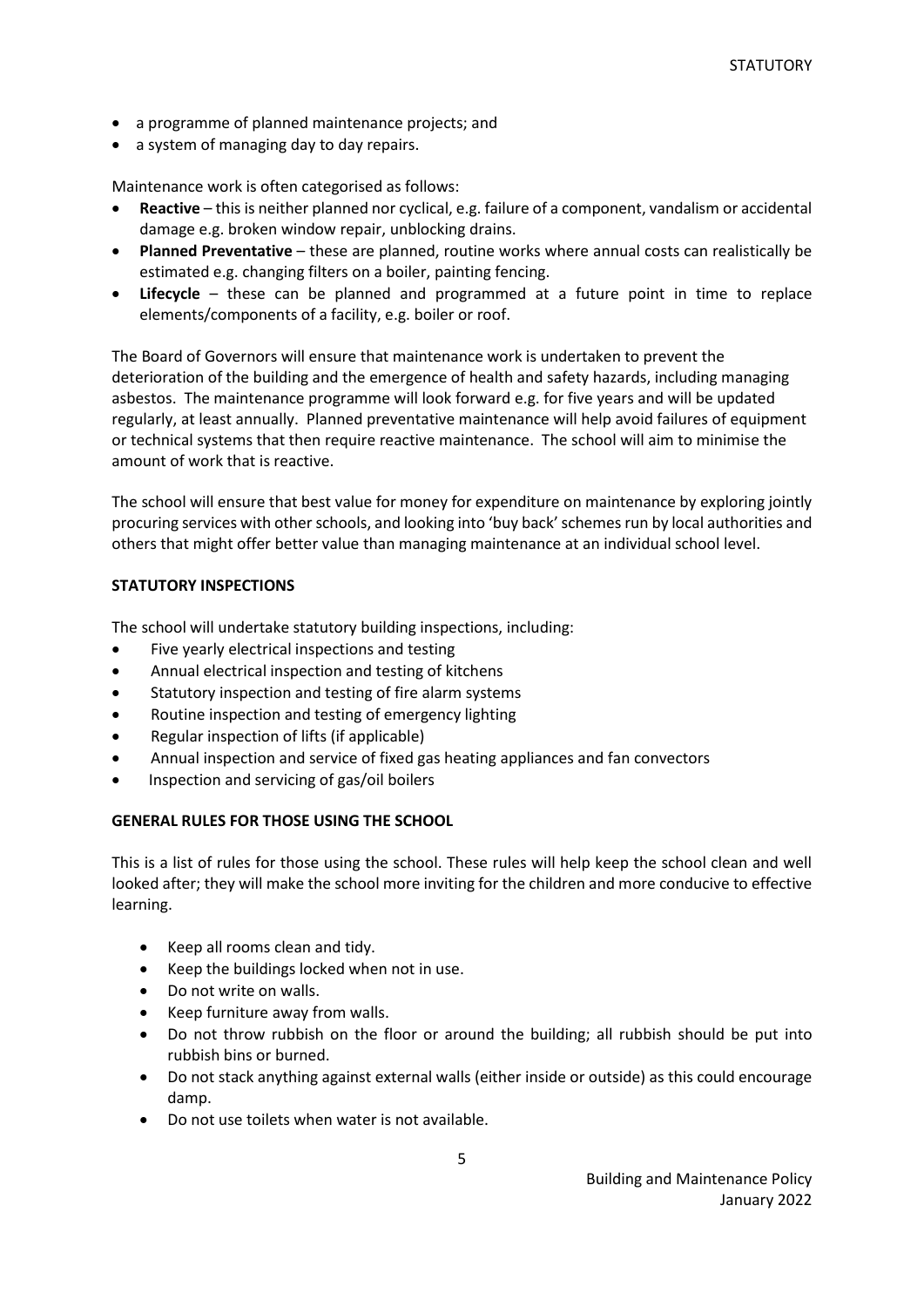- Do not throw anything down toilets or sinks.
- Always turn off taps so that they do not drip.
- Always turn off lights when not needed.
- Do not slam doors and windows; shut them carefully.
- Do not hammer nails into walls; if hooks are required, get a carpenter to fix a length of wood to the wall and screw hooks into this.
- Keep animals out of the school grounds.
- Report all problems with buildings or school grounds to the Head Teacher.

#### <span id="page-5-0"></span>**REACTIVE MAINTENANCE**

There will always be maintenance emergencies that need to be attended to. A maintenance request book is kept in the School Office. School staff must make requests for maintenance through the request book.

#### <span id="page-5-1"></span>**PLANNED PREVENTATIVE**

Routine

The school cleaners are responsible for the day-to-day cleaning of school buildings. The school grounds people (KCC) are employed to remove rubbish, cut grass, trim trees overhanging buildings and assist with constant upgrading of school grounds, including landscaping.

Maintenance staff are responsible for the following:

- Locks, excluding work that must be carried out by a professional locksmith
- Supply and fitting of light tubes and globes
- Replacement of castors on chairs
- Regular inspections of gutters and down pipes
- Cleaning of silt and acid traps
- Checks of security fences and minor repairs as required
- Soft fall areas in playgrounds/ovals to be maintained at a safe depth
- Repainting of signs/blackboards
- Movement of furniture, whiteboards, blackboards and notice boards
- Minor repairs to class room fans
- Classroom comfort features
- Additional bells and sirens
- Minor repairs to furniture and equipment
- Minor wall, ceiling and door repairs
- Cleaning of minor graffiti immediately it appears
- Re‐screwing of internal door hinges
- Replacement of clock batteries
- Minor landscape maintenance
- Replacing tap washers
- Replacing signs